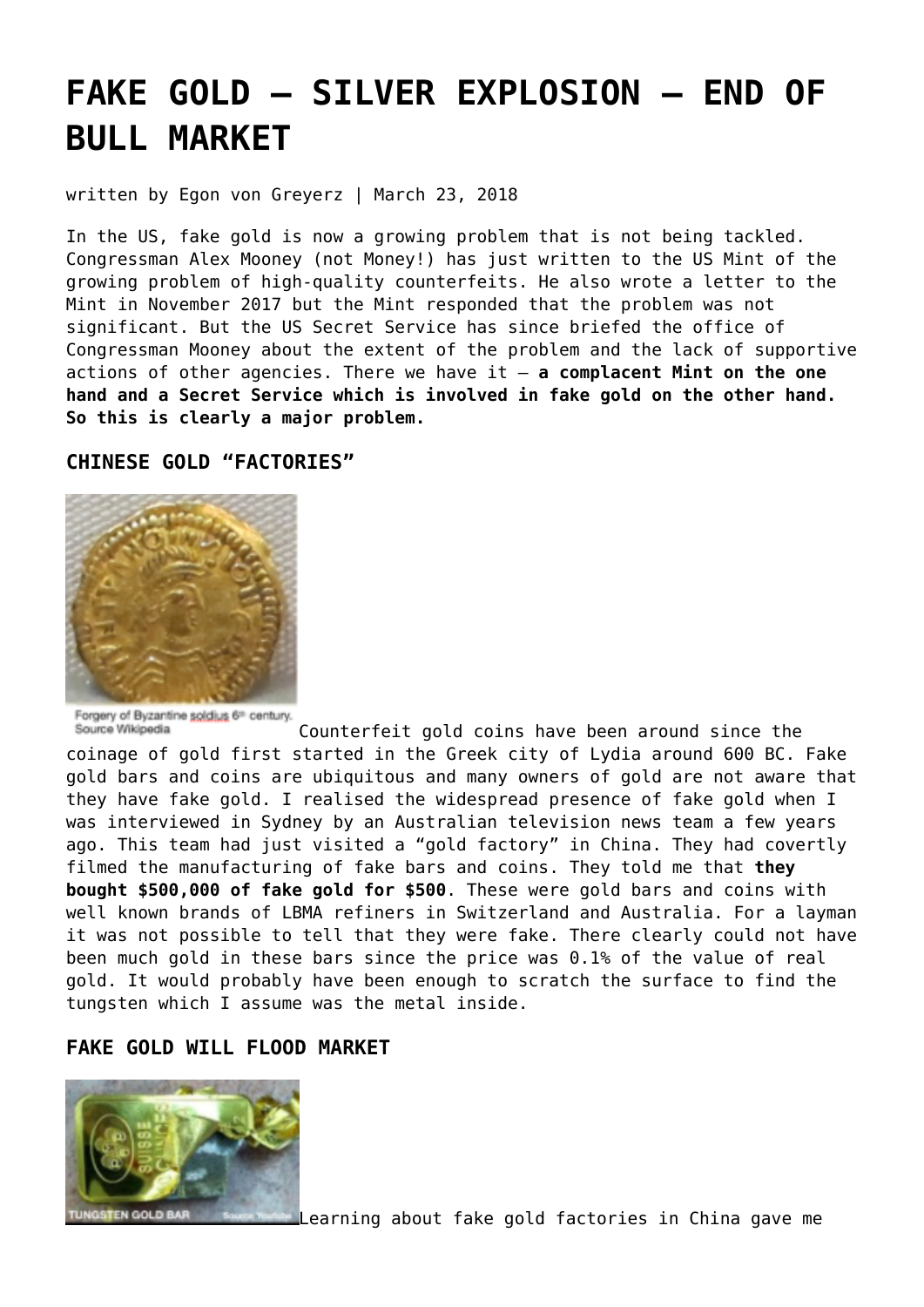invaluable information of what will happen when the gold price goes up. It became very clear to me that **the more gold appreciates the more fake gold we will see on the market.** The natural consequence of a higher gold price will be a surge of gold factories around the world making fake gold. As gold goes to \$2,000, \$5,000, \$10,000 and much higher when hyperinflation sets in, there will be opportunistic "entrepreneurs" flooding the gold market with fake bars and coins. The coming gold mania will create a massive demand for gold and desperate retail buyers will buy gold from any source, unaware if it is genuine or not. The coming shortage of gold will force buyers to obtain gold from whatever direction, whether it is Ebay or disreputable dealers.

#### **BUY GOLD WITHIN THE CHAIN OF INTEGRITY**

Eventually the media will catch on to the prevalence of fake gold and tell buyers not to buy gold. Professional investors are unlikely to be affected by this but many retail buyers could be badly hurt. **The consequence of the "Wild West" market will be a concentration of gold trading to the most reputable dealers who trade within the chain of integrity.** Some smaller dealers will survive but only the ones who have established a long term reputation of integrity and honesty. Any serious dealer must have the testing equipment which can assure the quality of the gold.

The market is likely to concentrate to bigger gold dealers which operate within the chain of integrity. These companies will only buy and sell gold produced by LBMA (London Bullion Market Association) dealers and refiners. But that is of course not enough since fake gold producers can make gold with the markings of an LBMA refiner.

#### **SWISS GOLD REFINERS DOMINATE WORLD MARKET**

The absolutely safest way to acquire gold is to buy directly from a top class LBMA refiner. The Swiss refiners have the reputation of producing the highest quality gold bars in the world. Around 70% of all the global gold bar production comes from the Swiss refiners. The majority of the bars made in Switzerland have 9999 (4 nines) or 99.99% purity.

When our company (Matterhorn, GoldSwitzerland) buys gold for clients, **we always buy freshly minted gold directly from the Swiss refiners like Argor or PAMP. That guarantees the quality to the client.** There is another very important factor that makes this chain of integrity totally unique. If we buy freshly minted gold from a refiner for a client and the client (for whatever reason) decides to sell the gold the next day, we would then sell the client's gold back to the same refiner. Even if the refiner receives the gold in return in the same sealed boxes that he delivered to us, the refiner would still melt all the bars down in order to guarantee the quality.

It is this attention to detail and perfection that makes the Swiss gold refining industry totally unique and the biggest in the world. **Gold accounts for 29% of Swiss exports and makes it a strategic industry. This also is a virtual guarantee that gold is unlikely to ever be confiscated in Switzerland.** Another advantage to deal directly with a refiner, which a retail buyer cannot do, is that the refiner is always guaranteed supply. The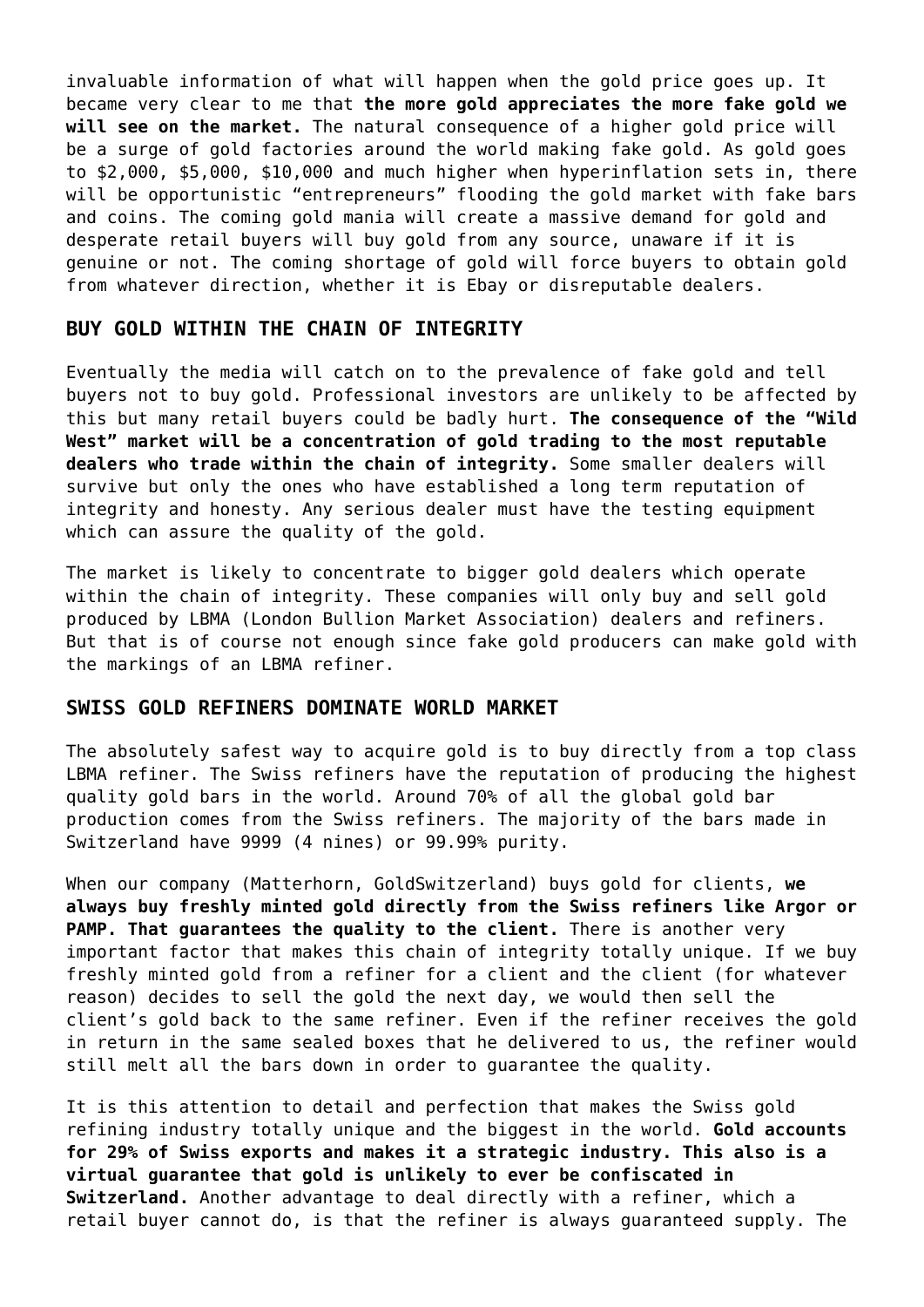3,000 tonnes of annual mine production must be refined and the majority of that will go to the Swiss refiners. This is a very important consideration when gold demand goes up and there won't be sufficient gold to satisfy all the new buyers. When the paper gold market collapses and the paper longs ask for delivery there will be a massive shortage of gold. **The increased demand cannot be satisfied by more production but only by a much higher price. At that point, only the companies that have a long established relationship with refiners will get supply of gold.**

## **GOLD AND ESPECIALLY SILVER READY TO TAKE OFF**

After a 12 year bull market, gold has been in a shallow correction for 6-7 years. The correction bottomed between 2013 and 2015 depending on in which currency we measure gold. The uptrend since that bottom has been very slow and more of a sideways consolidation. But gold in some currencies like Canadian and Australian dollars are at the 2011 tops and others like the pound are not far form it. It is only gold in US dollars which hasn't quite recovered yet due to a temporarily stronger dollar. That will soon change. (see charts in my article ["Central Bankers Never Get It Right](https://goldswitzerland.com/central-bankers-never-get-it-right/)" )

It would be unwise to believe Trump's new economic advisor who just advised investors to buy the dollar and sell gold. Larry Kudlow is a perma-bull in stocks, the dollar and the US economy and that is why he got the job. He will most likely not last long in his new position as all markets go against him such as falling dollar and stocks, higher gold and interest rates.

So when gold soon takes off, **silver is like a coiled spring which will explode.** For 3 1/2 years, silver has traded in a range which has become increasingly narrower. In the last 15 months the range has got even narrower as seen in the chart below. The technical indicator MACD in the chart has also shown very little oscillation for 4 years and even less so since the beginning of 2017. The upper and lower trend lines also show the narrowing range.

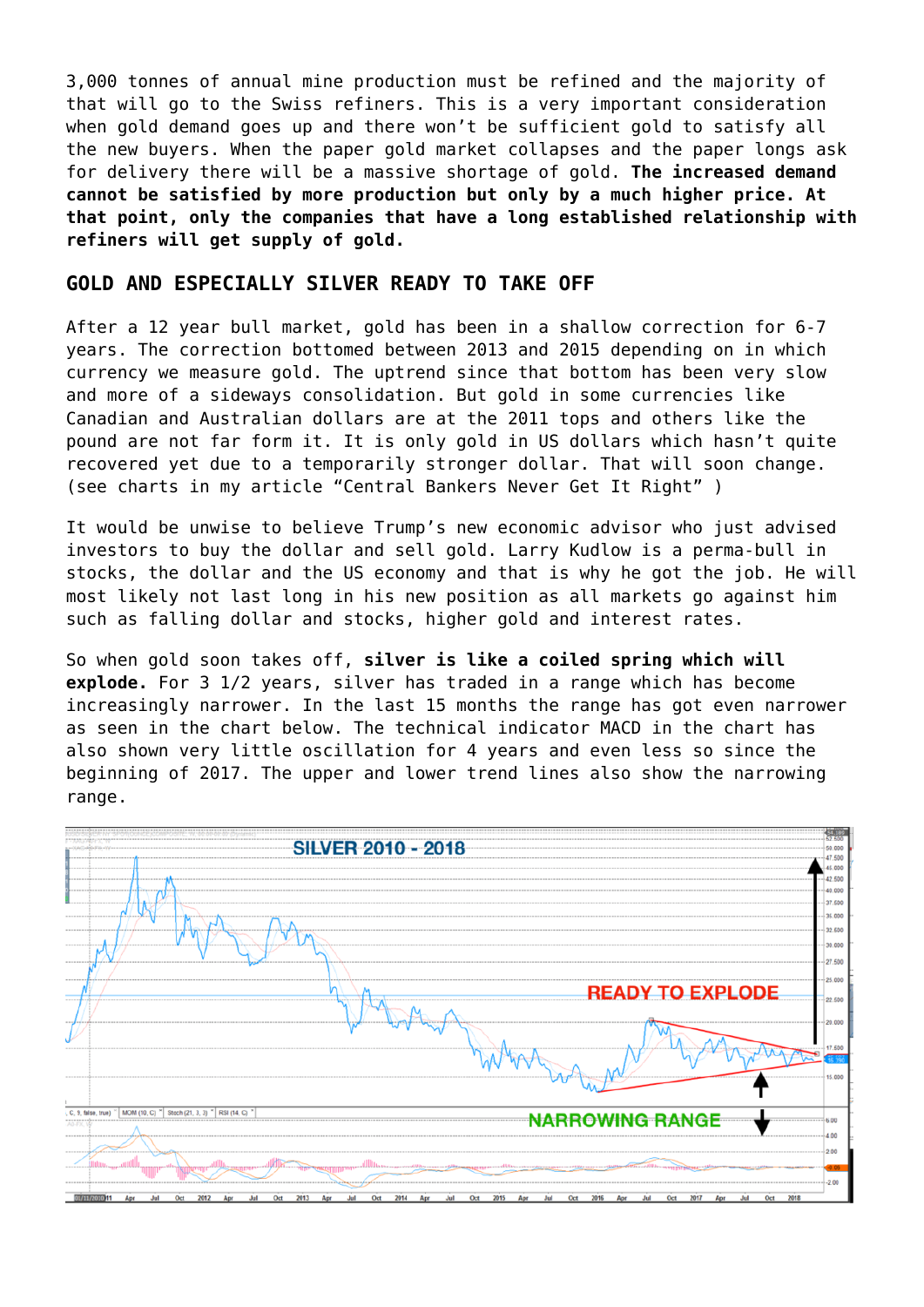The gold/silver ratio which is just above the 80 level for the 4th time since 2003 is another very good indication that silver will lead the surge of the precious metals. Every time the ratio reaches that level and turns down, silver moves up twice as fast as gold.



Thus, there are many indications that silver is now ready to move up very fast. Since there is very little physical silver available, the coming move should be explosive. So hold on to your seats but buy silver (and gold of course) first. But remember that precious metals are not bought for short term gains but for long term wealth protection. This next uptrend in gold and silver will last a long time and be spectacular.

## **BULL MARKET IS OVER**

### **Global stock markets are crashing, the dollar is falling and gold is going up.**

None of this is of course a surprise to our readers. I have warned about it for quite a while and called the top of the stock markets in my article ["Central Bankers Never Get It Right](https://goldswitzerland.com/central-bankers-never-get-it-right/)". In the same article I also forecast the demise of the dollar and the imminent rise of gold. Well it seems to be all happening.

With overextended and overvalued markets, any minor event can trigger the turn. We now have a global trade war, higher interest rates, end of money printing (for a while) and tapering instead. Any single one of these events would be enough to turn fragile markets around. So the combination of all of them is most certainly the start of a long term and devastating downturn in